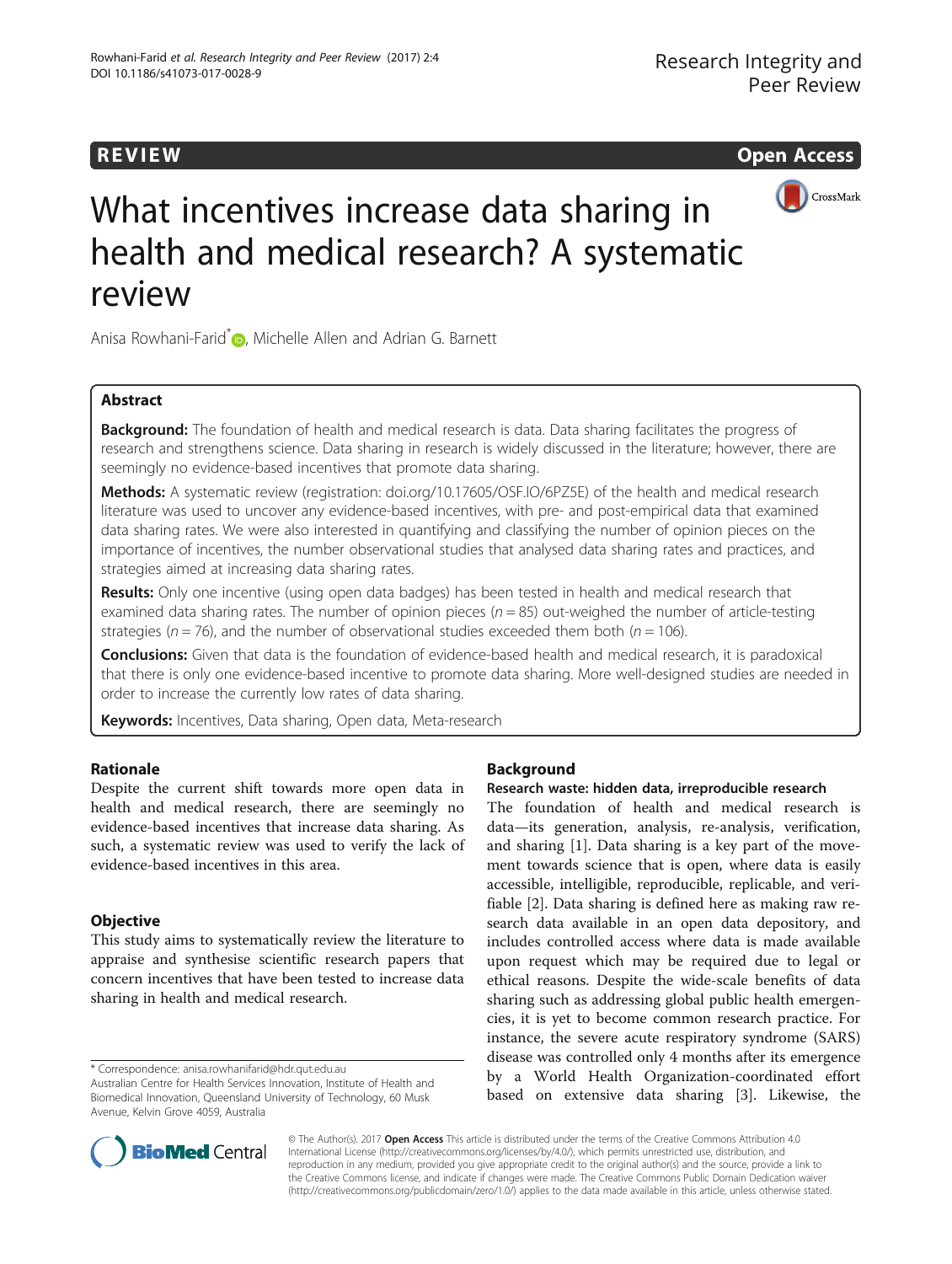researchers working on the Ebola outbreak have recently committed to work openly in outbreaks to honour the memory of their colleagues who died at the forefront of the Ebola outbreak, and to ensure that no future epidemic is as devastating [\[4](#page-7-0)]. Notwithstanding these benefits, numerous studies have demonstrated low rates of data sharing in health and medical research, with the leading journal the British Medical Journal (BMJ) having a rate as low as 4.5% [[5\]](#page-7-0) and biomedical journal articles 0% [\[6](#page-7-0)]. There are of course legitimate reasons to withhold data, such as the concern about patient privacy, and the requirement for patient consent for sharing [[7\]](#page-7-0).

With 85% of the world's spending on health and medical research, an estimated \$170 billion, wasted every year, it is clear that the scientific community is in crisis, leading to questions about the veracity of scientific knowledge [[8\]](#page-7-0). Data sharing and openness in scientific research should be fundamental to the philosophy of how scientific knowledge is generated. Thomas Kuhn introduced the concept of paradigm shifts that arise from a scientific crisis. The paradigm shift before us today is from closed, hidden science to open science and data sharing [\[9\]](#page-7-0). Sharing scientific data will allow for data verification and re-analysis, and for testing new hypotheses. Open data reduces research waste in terms of time, costs, and participant burden, and in turn, strengthens scientific knowledge by ensuring research integrity [\[5](#page-7-0), [10](#page-8-0)].

The many current problems in health and medical research have led to the emergence of a new field, metaresearch, which is concerned with improving research practices [\[2\]](#page-7-0). Meta-research has five sub-themes with 'reproducibility' and 'incentives' as two of the themes [[2](#page-7-0)]. Reproducibility is concerned with the verification of research findings, which can be achieved through the sharing of data and methods [[2](#page-7-0)]. Incentives is concerned with rewarding researchers, which includes incentives to share their data and methods [\[2\]](#page-7-0). We were interested in how researchers are incentivised to openly share their raw data, thus combining two sub-themes of meta-research.

# Research waste: historical barriers

Historically, it has not been common practice for the content of a research article to include access to the raw data from scientific experiments [[11\]](#page-8-0). This flaw, created by technological limitations among others, has hindered the progress of scientific knowledge [[5\]](#page-7-0). However, we can no longer blame technology for outdated research practices. There are many data depositories which allow researchers to easily share their data using a citable DOI. There have also been many recent policies and frameworks to encourage openness in research [\[7](#page-7-0)]. Yet, uptake in health and medicine is low and what is lacking, it appears, are rewards that incentivize researchers to share their data [[11](#page-8-0)]. Incentives are defined here as rewards that are given to researchers if they participate in sharing their raw scientific data [[12\]](#page-8-0).

# Research design and methodology

The Queensland University of Technology (QUT) Library staff assisted in developing a rigorous and clearly documented methodology for both the search strategy and the selection of studies. The aim was to minimise bias by documenting the search process and the decisions made to allow the review to be reproduced and updated.

The Cochrane Handbook for Systematic Reviews was used as a guide for this systematic review: [http://hand](http://handbook.cochrane.org/)[book.cochrane.org/](http://handbook.cochrane.org/). The EQUATOR Network Additional file [1](#page-7-0): PRISMA (2009) Checklist [\[13](#page-8-0)] was used to ensure good practice as well as accurate reporting.

Three systematic review registries (Prospero, Joanna Briggs Institute, and Cochrane) were checked to ensure our proposed systematic review had not already been done. Our systematic review protocol was registered at the Open Science Framework on 1 August 2016 ([doi.org/10.17605/OSF.IO/6PZ5E\)](http://dx.doi.org/10.17605/OSF.IO/6PZ5E).

#### Inclusion criteria

#### Types of documents

This review considered published journal articles with empirical data that trialed any incentive to increase data sharing in health and medical research.

#### Types of data

Articles must have tested an incentive that could increase data sharing in health and medical research. For the purposes of this review, health and medical research data is defined as any raw data that has been generated through research from a health and medical facility, institute or organisation.

Incentives are defined here as 'a benefit, reward, or cost that motivates an […] action'. This was based on the definition of incentives in economics, which groups incentives into four categories: financial, moral, natural, and coercive [\[14](#page-8-0)].

#### Types of measures

The review included any paper with empirical data on sharing that compared an intervention and control, which used a clear research design (including randomised and non-randomised designs). The types of measures included are the percent of datasets shared, or the number of datasets shared, or the relative ratio of data sharing.

# Exclusion Criteria

This review excluded the following, but still classified these excluded papers by field: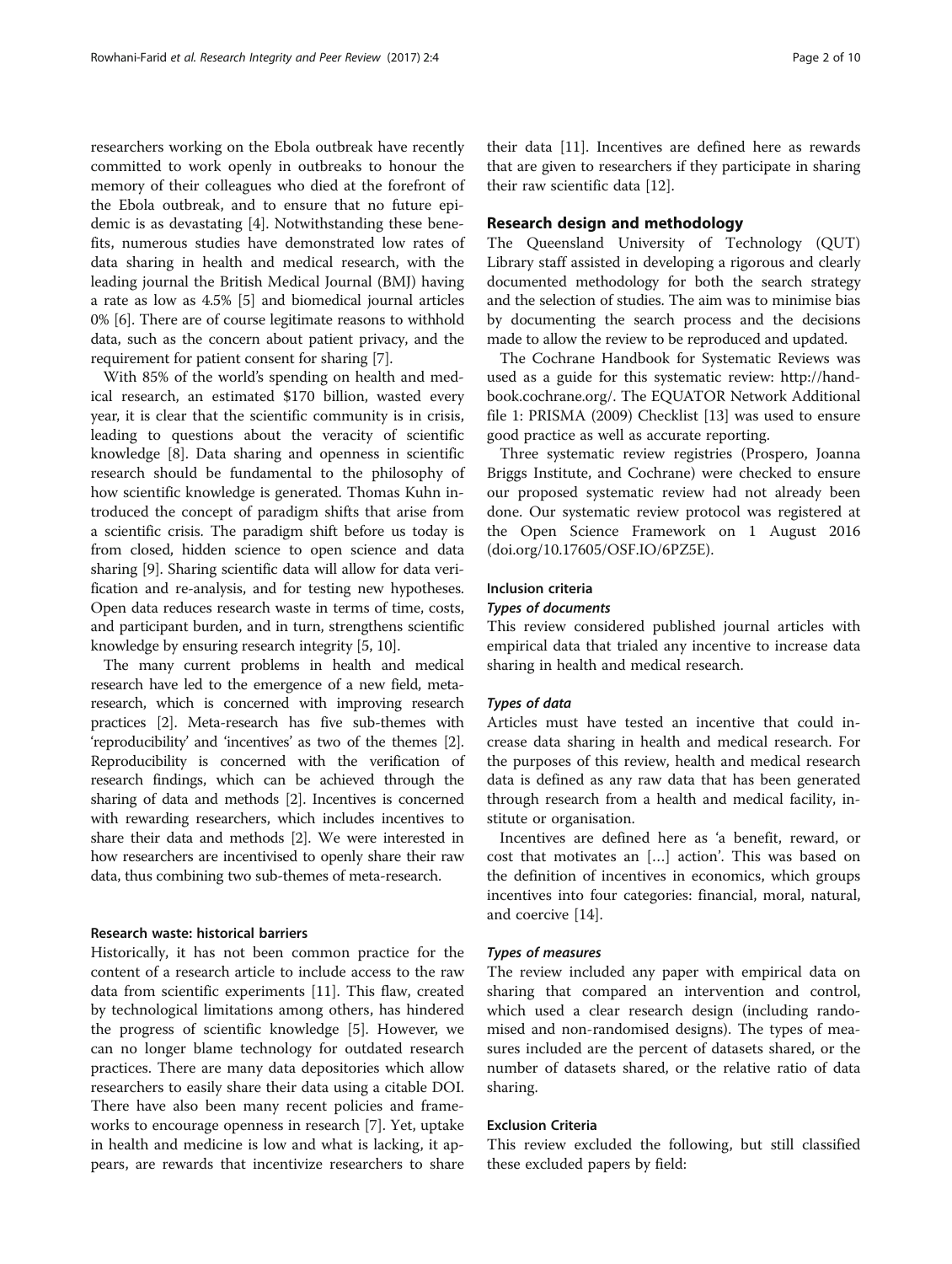- all editorial and opinion pieces that only discuss strategies to increase data sharing without trialling them.
- strategies that do not involve incentives, e.g., education seminars, change in a data sharing policy or some other policy, access to data management tools and managers.
- observational studies that describe data sharing patterns.

#### Search Strategy

This search strategy was designed to access published articles through the following steps:

- 1) ((("open science" OR "open data" OR "data sharing") AND (incentive\* OR motivation\* OR reward\* OR barrier\*)))
- 2)

| Database Health/<br>Medical     | Search                                                                                                          |
|---------------------------------|-----------------------------------------------------------------------------------------------------------------|
| PubMed                          | ("open science" OR "open data" OR "data sharing")<br>AND (incentive* OR motivation* OR reward*<br>OR barrier*)) |
| <b>EMBASE</b>                   | ("open science" OR "open data" OR "data sharing")<br>AND (incentive* OR motivation* OR reward*<br>OR barrier*)) |
| <b>CINAHI</b>                   | ("open science" OR "open data" OR "data sharing")<br>AND (incentive* OR motivation* OR reward*<br>OR barrier*)) |
| Multi-disciplinary<br>databases | Search                                                                                                          |
| Scopus                          | ("open science" OR "open data" OR "data sharing")<br>AND (incentive* OR motivation* OR reward*<br>OR barrier*)) |
| Web of Science                  | ("open science" OR "open data" OR "data sharing")<br>AND (incentive* OR motivation* OR reward*<br>OR barrier*)) |
|                                 |                                                                                                                 |

3) Relevant articles that did not appear in the database search but were known to the reviewers were handpicked and extracted into EndNote.

## Process of selecting and evaluating articles

Two reviewers, ARF and MA, screened the titles of the articles and based on the inclusion and exclusion criteria, extracted them into EndNote. Duplicates were removed.

The reviewers independently screened the extracted article titles and abstracts based on the inclusion and exclusion criteria and categorised them into five groups:

1) Incentives

2) Other strategies

- 3) Opinion pieces
- 4) Observational studies
- 5) Irrelevant

ARF read the titles and abstracts of all extracted articles and MA verified her findings by reading a random sample of 30%. Discrepancies between the two reviewers were approximately 10%, however these were relatively minor and resolved through discussion of the scope of each of the categories. For instance, a research paper outlined the introduction of a data system, one reviewer classified it as an observational study, but after discussion it was agreed that it was a strategy article as its objective was to increase data sharing rates rather than observing data sharing patterns.

# Process of extracting relevant information

The two reviewers independently read eligible documents and extracted data sharing incentives in health and medical research. Both reviewers were agnostic regarding the types of incentives to look for. The final list of incentives was determined and agreed on by all authors [[11](#page-8-0)].

#### Data synthesis

Individual incentives were grouped into research fields. A qualitative description of each incentive was presented.

Based on our prior experience of the literature, the research fields and sub-fields for classification were:

- a. Health and medical research
	- i. Psychology
	- ii. Genetics
	- iii. Other (health/medical)
- b. Non-health and medical research
	- i. Information technology
	- ii. Ecology
	- iii. Astronomy
	- iv. Other (non-health/medical)

The other article–strategies, opinion pieces, and observational studies were also grouped into the same research fields.

# **Results**

The database searches found 1415 articles, 1039 of which met the inclusion criteria based on assessment of titles and abstracts and were exported into EndNote. After automatically removing duplicates, 670 articles remained and after manually removing the remainder of the duplicates, 586 articles remained.

586 titles and abstracts were read and categorised based on the above inclusion and exclusion criteria. One study was hand-picked as it met the inclusion criteria, bringing the total number of extracted articles to 587.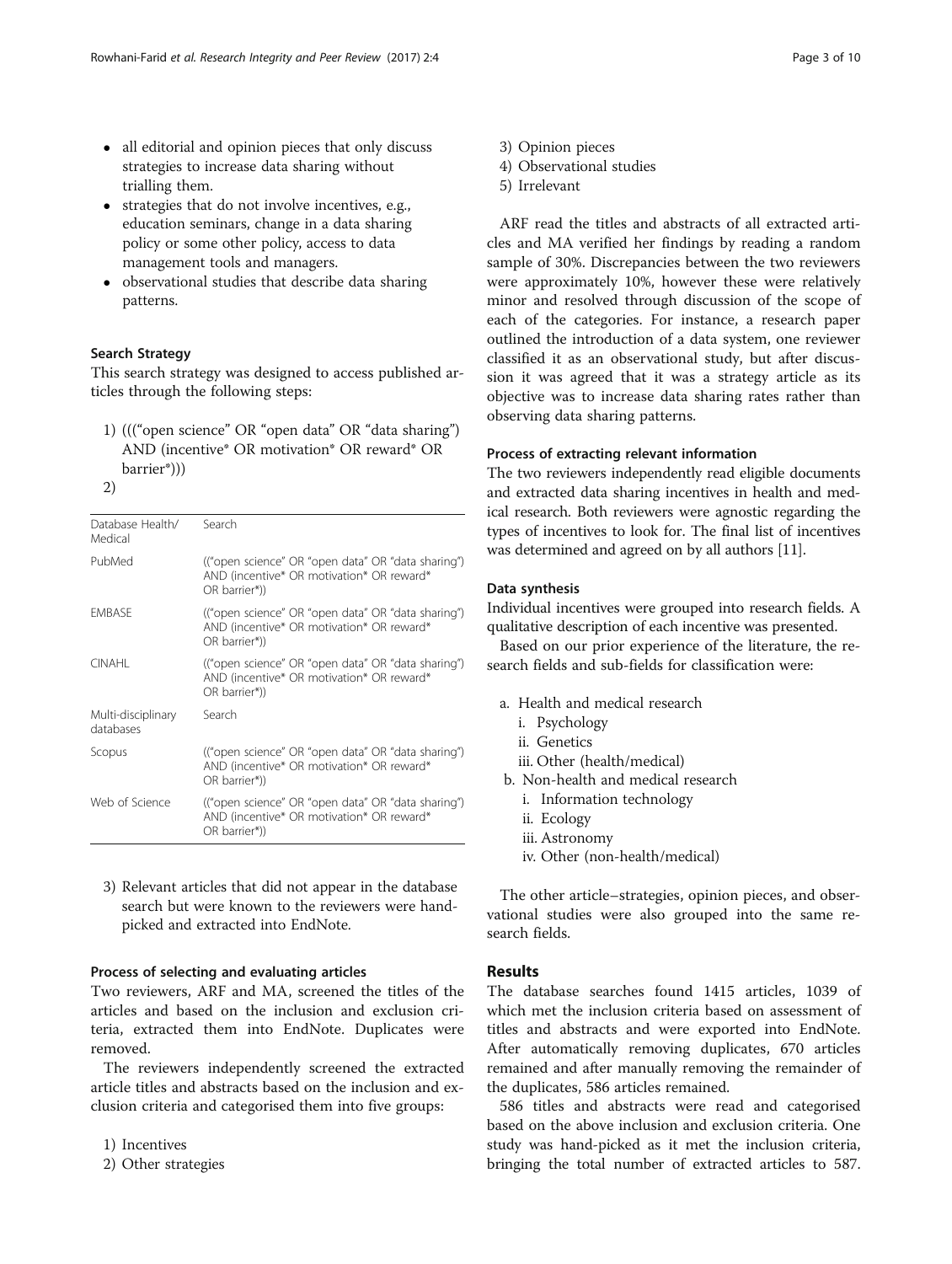After screening titles and abstracts, nine articles were classified under incentives in health and medical research. These articles were then read in full, and one of them was judged as an incentive that satisfied the inclusion criteria.

The PRISMA [[13\]](#page-8-0) flow chart that outlines the journey of the articles from identification to inclusion is in Fig. 1. The categorisation of all 587 articles into the sub-fields and article type is in Table 1.

A review of the reference list for the one included intervention was undertaken [[15](#page-8-0)]. The titles and abstracts of the full reference list of this study (23 papers) and those that cited the study (5 papers) were read, but none met the inclusion criteria of this systematic review.

17 articles were irrelevant, bringing the total number of screened articles to 570. The distribution of articles across type of study was similar for both health and medical research and non-health and medical research (Table 1). Observational studies were the most common type (n = 106, n = 124), then opinion pieces ( $n = 85$ ,  $n =$ 89), then articles testing strategies ( $n = 76$ ,  $n = 89$ ), and articles testing incentives were uncommon ( $n = 1$ ,  $n = 0$ ).

# Observational studies about data sharing in health and medical research

These articles did not fit the inclusion criteria, but based on the abstracts they were mostly concerned with observing data sharing patterns in the health and medical research community, using quantitative and qualitative

|                  | Table 1 Categorisation of all screened articles into sub-fields |  |  |  |
|------------------|-----------------------------------------------------------------|--|--|--|
| and article type |                                                                 |  |  |  |

| Research fields                              | Article type |                       |                   |                                 |                            |  |
|----------------------------------------------|--------------|-----------------------|-------------------|---------------------------------|----------------------------|--|
| and sub-fields                               |              | Incentives Strategies | Opinion<br>Pieces | Observational<br><b>Studies</b> | Total: field<br>of studies |  |
| Health and Medical Research                  |              |                       |                   |                                 |                            |  |
| Psychology                                   | 1            | 2                     | 4                 | 1                               | 8                          |  |
| Genetics                                     | 0            | 16                    | 12                | 17                              | 45                         |  |
| Other                                        | 0            | 58                    | 69                | 88                              | 215                        |  |
| Total: health and<br>medical research        | 1            | 76                    | 85                | 106                             | 268                        |  |
| Non-Health and Medical Research              |              |                       |                   |                                 |                            |  |
| Astronomy                                    | 0            | $\Omega$              | 0                 | 1                               | 1                          |  |
| Ecology                                      | 0            | 5                     | 11                | 8                               | 24                         |  |
| Information<br>Technology                    | 0            | 38                    | 26                | 28                              | 92                         |  |
| Other                                        | 0            | 46                    | 52                | 87                              | 185                        |  |
| Total: non-health<br>and medical<br>research | n            | 89                    | 89                | 124                             | 302                        |  |
| Total: type<br>of studies                    | 1            | 149                   | 174               | 230                             | 570                        |  |

methods. The motivation behind these studies was often to identify the barriers and benefits to data sharing in health and medical research. For instance, Federer et al. (2015) conducted a survey to investigate the differences in experiences with and perceptions about sharing data, as

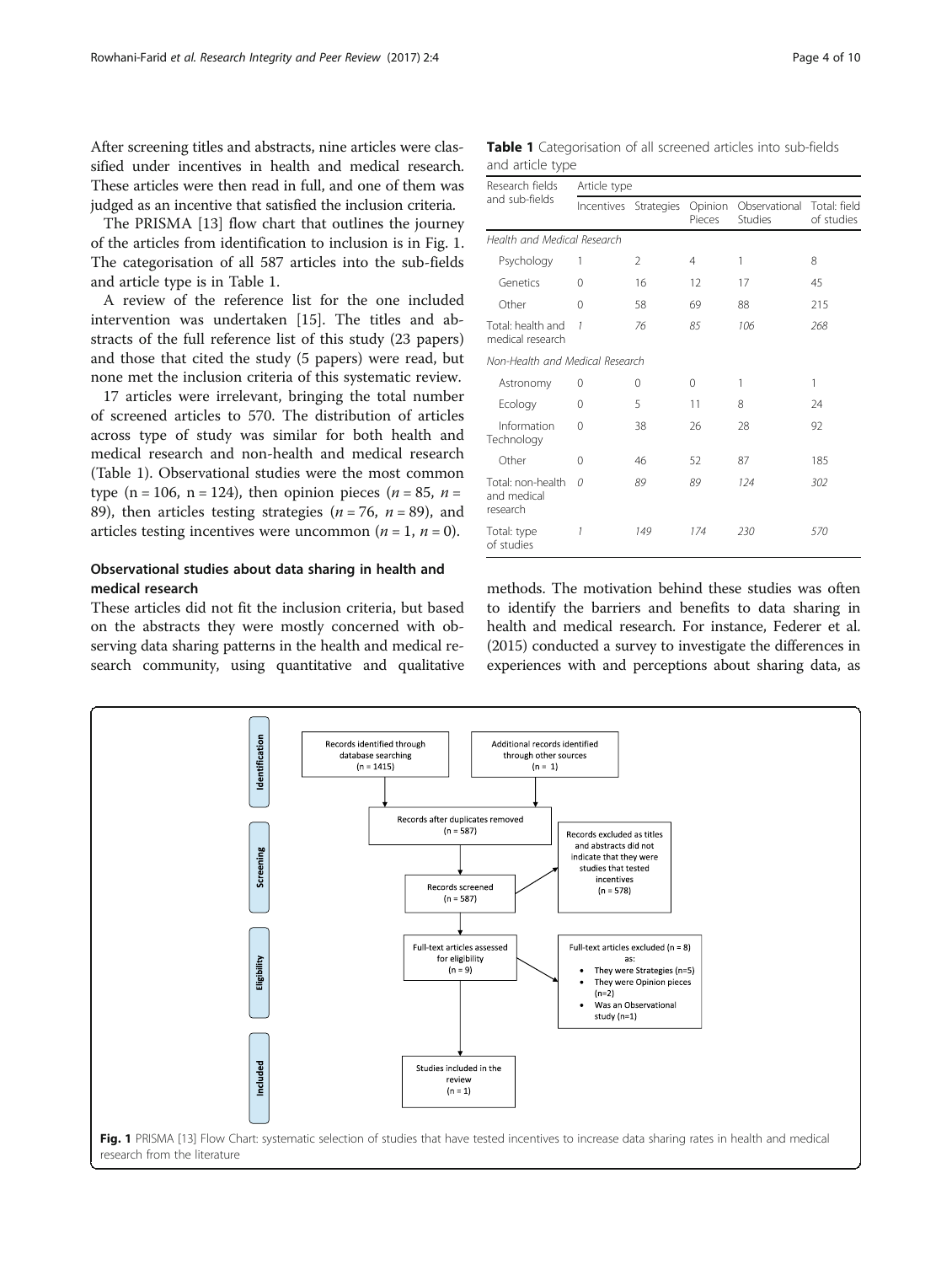well as barriers to sharing among clinical and basic science researchers [\[16\]](#page-8-0).

# Opinion pieces about data sharing in health and medical research

These articles also did not fit the inclusion criteria, but based on the abstracts they were opinion and editorial pieces that discussed the importance and benefits of data sharing and also outlined the lack of incentives for researchers to share data.

# Main results: incentives in health and medical research Badges

Open data and open material badges were created by the Center of Open Science and were tested at the journal Psychological Science [[15\]](#page-8-0). In January 2014, the journal adopted badges to acknowledge open data, open materials and preregistration of research if published [[15\]](#page-8-0). A Badges Committee at the Centre of Open Science outlined what it meant to have 'open data' and 'open materials' and the journal editorial team awarded badges to those authors who voluntarily applied for them upon article acceptance and proved that they met the criteria [[15\]](#page-8-0). The criteria to earn an open data or open materials badge involved making all digitally sharable data and materials available in an open data repository [[15](#page-8-0)]. Badges greatly increased the reported open data rate at the journal from 1.5% in the first half of 2012 (start point) to 39.4% in the first half of 2015 (end point) [\[15](#page-8-0)].

# Limitations

A limitation of the badge study was that it did not use a randomized parallel group design; notwithstanding, it was the only incentive that was tested in the health and medical research community, with pre- and postincentive empirical data [\[15\]](#page-8-0). The pre- and post-design of the study makes it vulnerable to other policy changes over time, such as a change from a government funding agency like the recent Statement on Data Sharing from the Australian National Health and Medical Research Council [[17\]](#page-8-0). However, the Kidwell et al. study addressed this concern with contemporary control journals. A limitation of the badge scheme was that even with badges, the accessibility, correctness, usability, and completeness of the shared data and materials was not 100%, which was attributable to gaps in specifications for earning badges. In late 2015, the Center for Open Science Badges Committee considered provisions for situations in which the data or materials for which a badge was issued somehow disappear from public view and how adherence to badge specifications can be improved by providing easy procedures for editors/journal staff to validate data and material availability before issuing a

badge, and by providing community guidelines for validation and enforcement [[15\]](#page-8-0).

#### Incentives in non-health and medical research

Of the non-health/medical incentives, seven were categorised as information technology, and nine as other. Upon reading the full text, all the 16 non-health/medical incentives were proposed incentives or strategies as opposed to tested incentives with comparative data.

# Strategies to increase data sharing in health and medical research

Given that the systematic review found only one incentive, we classified the data sharing *strategies* tested in the health and medical research community. Seventy-six articles were classified under 'strategies' and Table [2](#page-5-0) shows the further classification into categories based on a secondary screening of titles and abstracts. The articles are grouped by whether they presented any data, descriptive, or empirical.

The majority, 57/76, of strategies were technological strategies such as the introduction of a data system to manage and store scientific data. Seven of the 76 strategies concerned encouraging collaboration among research bodies to increase data sharing. Eight were a combination of collaboration across consortia and the introduction of a technological system. Three had a data sharing policy as the strategy but did not test the effectiveness of the policy, but two of them reported descriptive data from their experience in implementing the policy. One strategy was an open data campaign.

Below we give some examples of the strategies used to promote data sharing.

# Strategies in health and medical research: data systems Dataset linkage—attribution

Two articles discussed an incentive system for human genomic data and data from rare diseases, namely, microattribution and nanopublication—the linkage of data to their contributors. However, the articles only discussed the models and did not present empirical data [[18](#page-8-0), [19\]](#page-8-0).

Another article discussed the OpenfMRI project that aims to provide the neuroimaging community with a resource to support open sharing of fMRI data [[20](#page-8-0)]. In 2013, the OpenfMRI database had 18 full datasets from seven different laboratories and in October 2016, the database had 55 datasets openly available [\(https://openfmri.org/dataset/](https://openfmri.org/dataset/)). The authors identified credit as a barrier towards sharing data and so incorporated attribution into the OpenfMRI website where a dataset is linked to the publication and the list of investigators involved in collecting the data [\[20\]](#page-8-0).

# Electronic laboratory notebooks

An article discussed open source drug discovery and outlined its experience with two projects, the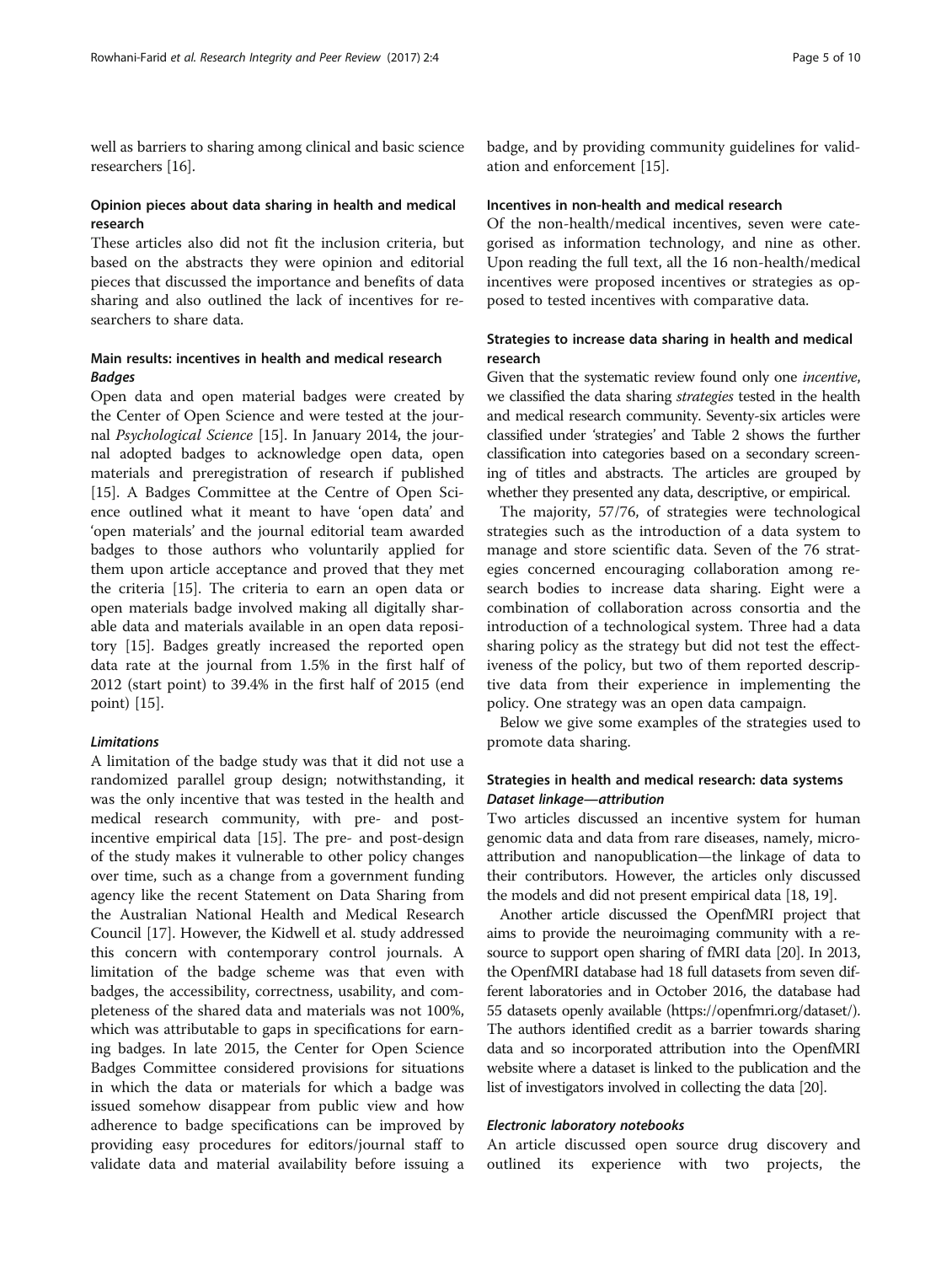| Sub-theme of health and medical research | Category (numbers)                | Empirical or descriptive data | None or little empirical<br>or descriptive data |
|------------------------------------------|-----------------------------------|-------------------------------|-------------------------------------------------|
| Psychology                               | Data system<br>(2)                | 2[33, 34]                     |                                                 |
| Genetics                                 | Data system (14)                  | 12[19, 35-45]                 | 2[46, 47]                                       |
|                                          | Collaboration and data system (1) |                               | 1[25]                                           |
|                                          | Collaboration (1)                 |                               | 1[48]                                           |
| Other (health and medical research)      | Data system $(41)$                | 35 [19-21, 49-80]             | $6[81-86]$                                      |
|                                          | Collaboration and data system (7) | 7 [22, 23, 87-91]             |                                                 |
|                                          | Collaboration (6)                 | 3[24, 92, 93]                 | $3 [94 - 96]$                                   |
|                                          | Policy<br>(3)                     | 2[26, 97]                     | 1[98]                                           |
|                                          | Campaign<br>(1)                   |                               | 1[27]                                           |

<span id="page-5-0"></span>Table 2 Categorisation of the 76 data sharing strategy articles

praziquantel (PZG) project and the Open Source Malaria project [[21\]](#page-8-0). The article did not have pre- and post-strategy data. The authors discussed the constituent elements of an open research approach to drug discovery, such as the introduction of an electronic lab notebook that allows the deposition of all primary data as well as data management and coordination tools that enhances community input [[21\]](#page-8-0). The article describes the benefits and successes of the open projects and outlines how their uptake needs to be incentivised in the scientific community [\[21\]](#page-8-0).

# Strategies in health and medical research: collaboration and data system

An article discussed the development of the Collaboratory for MS3D (C-MS3D), an integrated knowledge environment that unites structural biologists working in the area of mass spectrometric-based methods for the analysis of tertiary and quaternary macromolecular structures (MS3D) [\[22](#page-8-0)]. C-MS3D is a web-portal designed to provide collaborators with a shared work environment that integrates data storage and management with data analysis tools [\[22](#page-8-0)]. The goal is not only to provide a common data sharing and archiving system, but also to assist in the building of new collaborations and to spur the development of new tools and technologies [[22\]](#page-8-0).

# **Attribution**

One article outlined the collaborative efforts of the Global Alzheimer's Association Interactive Network (GAAIN) to consolidate the efforts of independent Alzheimer's disease data repositories around the world with the goals of revealing more insights into the causes of Alzheimer's disease, improving treatments, and designing preventative measures that delay the onset of physical symptoms [\[23](#page-8-0)]. In 2016, they had registered 55 data repositories from around the world with over 25,000 subjects using GAAIN's search interfaces [\[23\]](#page-8-0). The methodology employed by GAAIN to motivate participants to voluntarily join its federation is by providing incentives: data collected by its data partners are advertised, as well as the identity of the data partners, including their logos and URL links, on each GAAIN search page [\[23](#page-8-0)]. GAIIN attributes its success in registering 55 data repositories to date to these incentives which provide opportunities for groups to increase their public visibility while retaining control of their data, making the relationship between GAIIN and its partners mutually beneficial [[23](#page-8-0)]. This study did not have pre- and post-strategy empirical data, but described the importance of incentives in motivating researchers to share their data with others [\[23](#page-8-0)].

#### Strategies in health and medical research: collaboration

An article described how data sharing in computational neuroscience was fostered through a collaborative workshop that brought together experimental and theoretical neuroscientists, computer scientists, legal experts, and governmental observers [\[24\]](#page-8-0). This workshop guided the development of new funding to support data sharing in computational neuroscience, and considered a conceptual framework that would direct the data sharing movement in computational neuroscience [\[24](#page-8-0)]. The workshop also unveiled the impediments to data sharing and outlined the lack of an established mechanism to provide credit for data sharing as a concern [[24](#page-8-0)]. A recommendation was that dataset usage statistics and other user feedback be used as important measures of credit [[24\]](#page-8-0).

One article addressed the need to facilitate a culture of responsible and effective sharing of cancer genome data through the establishment of the Global Alliance for Genomic Health (GA4GH) in 2013 [[25\]](#page-8-0). The collaborative body unpacked the challenges with sharing cancer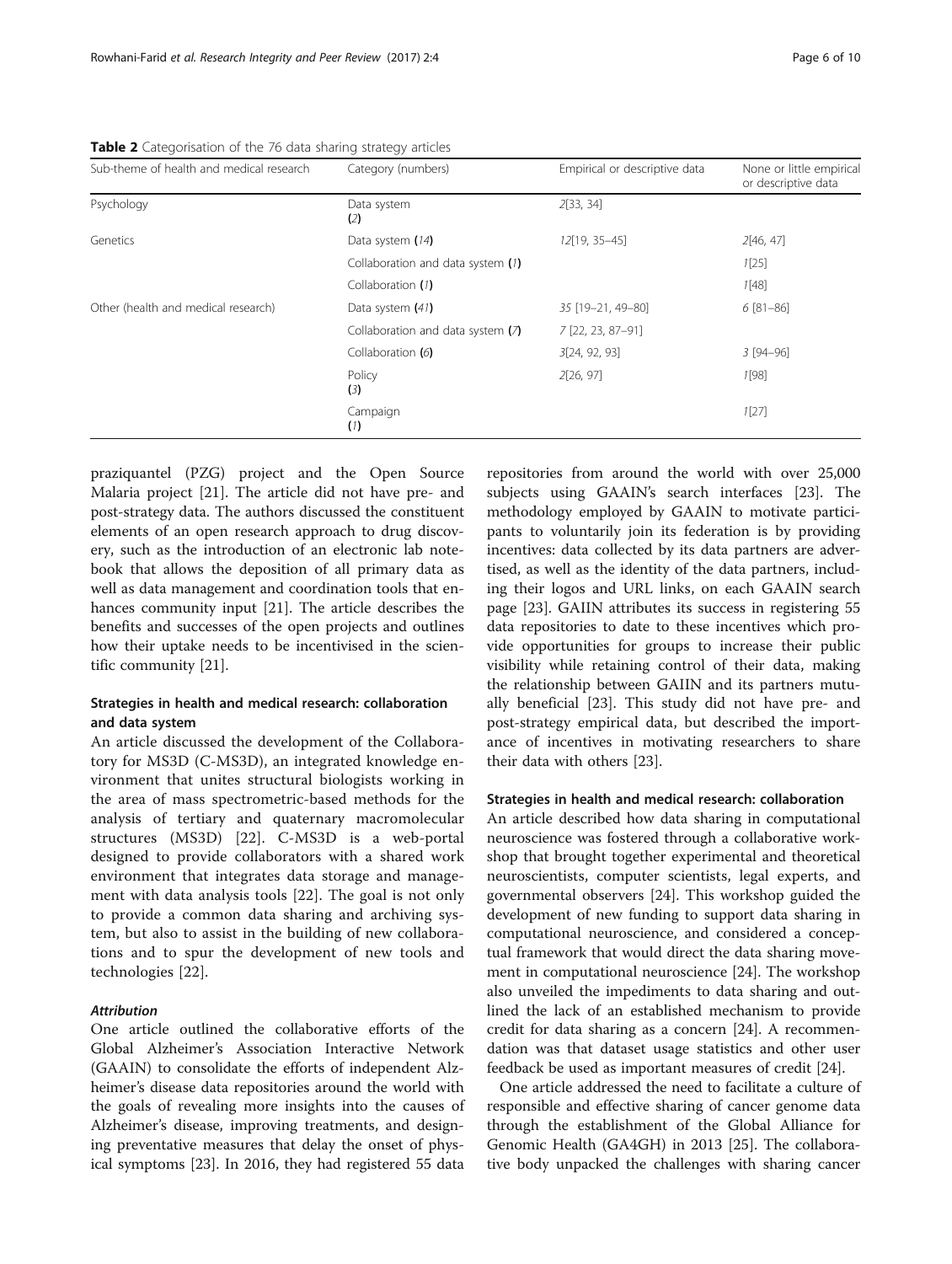genomic data as well as the potential solutions [\[25\]](#page-8-0). The GA4GH developed an ethical and legal framework for action with the successful fostering of an international 'coalition of the willing' to deliver a powerful, globally accessible clinic-genomic platform that supports datadriven advances for patients and societies [[25\]](#page-8-0).

## Strategies in health and medical research: policy

An article discussed the efforts of the Wellcome Trust Sanger Institute to develop and implement an institutewide data sharing policy [\[26](#page-8-0)]. The article outlined that successful policy implementation depends on working out detailed requirements (guidance), devoting efforts and resources to alleviate disincentives (facilitation), instituting monitoring processes (oversight), and leadership [[26](#page-8-0)]. The topic of disincentives (facilitation) included concerns about lack of credit [[26](#page-8-0)]. They propose that cultural barriers to data sharing continue to exist and that it is important to align the reward system to ensure that scientists sharing data are acknowledged/cited and that data sharing is credited in research assessment exercises and grant career reviews [\[26\]](#page-8-0).

#### Strategies in health and medical research: campaign

One intervention was an open data campaign which was included in the review via an open letter in June 2014 from the AllTrials campaign to the director of the European Medicines Agency to remove barriers to accessing clinical trial data [[27\]](#page-8-0). The AllTrials campaign is supported by more than 78,000 people and 470 organisations worldwide [[27\]](#page-8-0). This letter contributed to the European Medicines Agency publishing the clinical reports underpinning market authorization requests for new drugs, which was part of a more proactive policy on transparency that applied to all centralized marketing authorisations submitted after 1 January 2015 [\[27](#page-8-0)]. The adoption of this policy was a significant step in ensuring transparency of health and medical research in Europe [[27\]](#page-8-0).

## **Discussion**

This systematic review verified that there are few evidence-based incentives for data sharing in health and medical research. The irony is that we live in an evidence-based world, which is built upon the availability of raw data, but we hardly have any evidence to demonstrate what will motivate researchers to share data. To date, open data badges are the only tested incentive. Badges are an effective signal and incentive for open practices and journals can offer them to authors who are willing and able to meet criteria to earn an open data and open material badge [[15\]](#page-8-0).

It is interesting to note the great number of opinion pieces  $(n = 85)$  on the importance of developing

incentives for researchers, which outnumbered the number of articles that tested strategies to increase data sharing rates ( $n = 76$ ). 'Opinion pieces' are mutually exclusive from 'strategies' as the former is concerned with discussing possible strategies and incentives and the latter tests the ideas and strategies and provides evidence of what works or does not work. These strategies included: the introduction of data systems such as electronic laboratory notebooks and databases for data deposition that incorporated a system of credit through data linkage; collaboration across consortia that also introduce data systems that also use data attribution as an incentive; collaboration across consortia through workshops and development of frameworks for data sharing; implementation of data sharing policies; and campaigns to promote data sharing. These strategies discussed the requirement of introducing rewards to increase data sharing rates and the only form of incentive used was

as a form of credit are necessary. In light of the small number of studies, we see a clear need for studies to design and test incentives that would motivate researchers to share data. Organisations are promoting the development of incentives to reduce research waste. In late 2016, the Cochrane and the REWARD alliance combined to create the annual Cochrane-REWARD prize for reducing waste in research. The monetary prize is awarded to 'any person or organisation that has tested and implemented strategies to reduce waste in one of the five stages of research production [question selection, study design, research conduct, publication, and reporting] in the area of health'. This prize is an example of an incentive for researchers to design studies or implement policies that reduce research waste; it will be interesting to see the impact of this initiative [[28\]](#page-8-0).

via data attribution and advertising on websites. Studies that test the effectiveness of attribution and advertising

Another endeavour in the area of developing incentives and rewards for researchers is the convening in early 2017 of a group of leaders from the USA and Europe from academia, government, journals, funders, and the press to help develop new models for academic promotion and professional incentives that would promote the highest quality science, organised by the Meta-Research Innovation Center at Stanford (MET-RICS). The focus will be on designing practical actions that embody principles that this community has embraced, while also recognizing that the effect of any such policies will need empirical evaluation.

While the systematic barriers to widespread data sharing are being addressed through the general shift towards more openness in research, the conversation on data sharing includes an alternative view where users of shared data are called 'research parasites' who 'steal from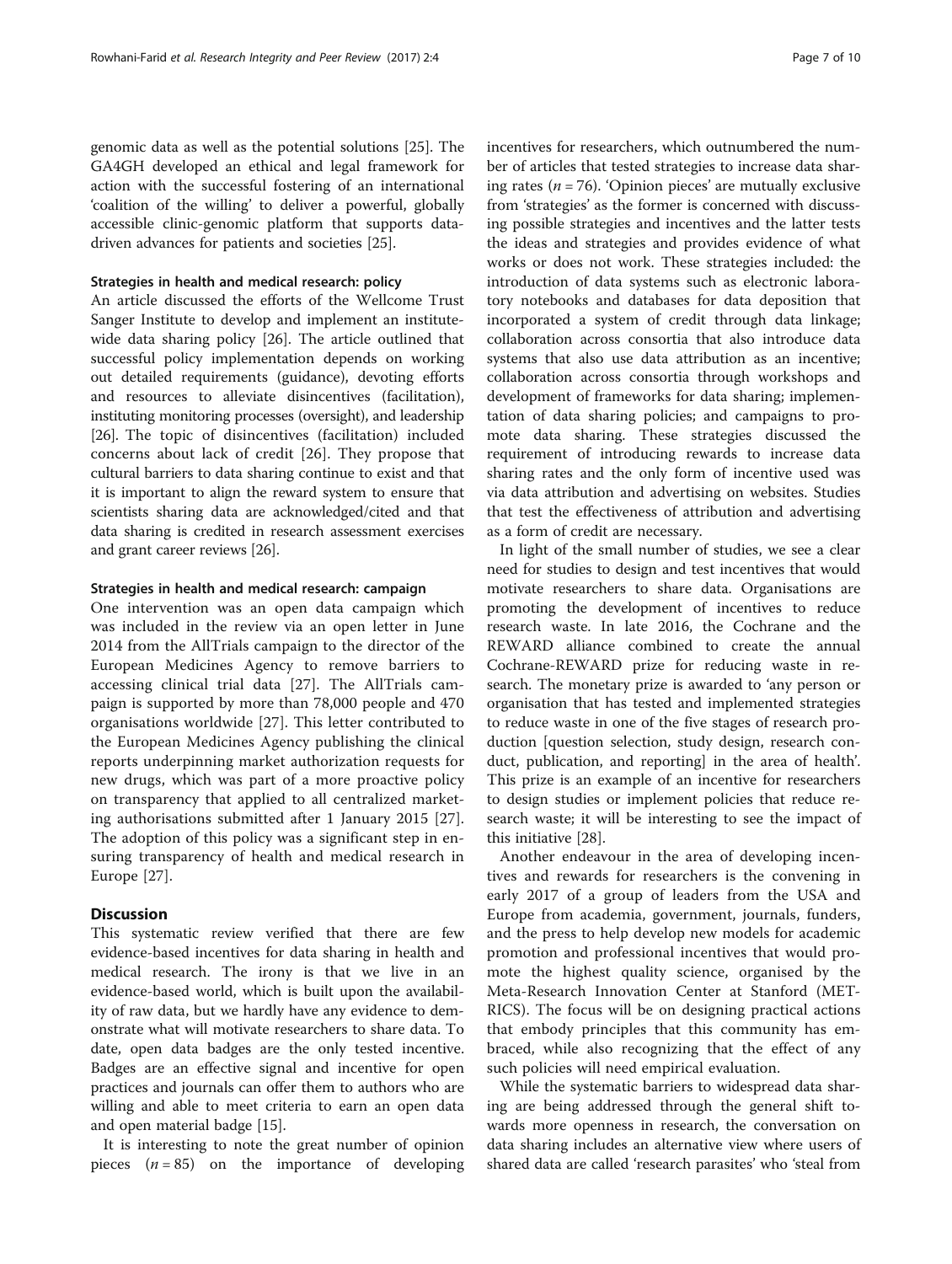<span id="page-7-0"></span>research productivity' and who are 'taking over' [\[29, 30](#page-8-0)]. There is also some questioning of whether data sharing is worth the effort [\[30\]](#page-8-0). These points, however, are contrary to the purpose of sharing data, which is to progress science as a body of knowledge and to make the research process more robust and verifiable [5, [30](#page-8-0)].

# Limitations

A limitation of this systematic review is that we did not search the grey literature (materials and research produced by organizations outside of the traditional commercial or academic publishing and distribution channels). This review could be perceived as having a narrow design, given that we anticipated a lack of evidence-based incentives for data sharing in health and medical research, hence making the topic of this systematic review too simple. However, we could not be sure that there were no incentives and the recent paper by Lund and colleagues (2016) emphasises the importance of conducting systematic reviews prior to designing interventions in order to avoid adding to the already large issue of research waste [[31](#page-8-0)].

# Conclusions

The current meta-research discourse outlines the numerous benefits of openness in research: verification of research findings, progressing health and medicine, gaining new insights from re-analyses, reducing research waste, increasing research value, and promoting research transparency. However, this systematic review of the literature has uncovered a lack of evidencebased incentives for researchers to share data, which is ironic in an evidence-based world. The open data badge is the only tested incentive that motivated researchers to share data [[15\]](#page-8-0). This low-cost incentive could be adopted by journals and added to the reward system to promote reproducible and sharable research [[15](#page-8-0), [32\]](#page-8-0). Other incentives like attribution require empirical data. Instead of evidence-based incentives, the literature is full of opinion pieces that emphasize the lack of incentives for researchers to share data, outweighing the number of strategies that aim to increase data sharing rates in health and medicine. Observational studies that identify data sharing patterns and barriers are also plentiful, and whilst these studies can provide useful background knowledge, they do not provide good evidence of what can be done to increase data sharing.

# Additional file

[Additional file 1:](dx.doi.org/10.1186/s41073-017-0028-9) PRISMA (2009) Checklist. (DOC 62 kb)

## Abbreviations

AGB: Adrian Gerard Barnett; ARF: Anisa Rowhani-Farid; C-MS3D: Collaboratory for MS3D; GA4GH: Global Alliance for Genomic Health; GAAIN: Global Alzheimer's Association Interactive Network; MA: Michelle Allen; METRICS: Meta-Research Innovation Center at Stanford; PRISMA: Preferred Reporting Items for Systematic Reviews and Meta-Analyses; PZG: Praziquantel; QUT: Queensland University of Technology; REWARD: Reduce research Waste and Reward Diligence; WTSI: Wellcome Trust Sanger Institute

#### Acknowledgements

The QUT Librarians assisted in designing the search strategy for this review.

#### Funding

No monetary assistance was provided for this systematic review; however, support was provided in kind by the Australian Centre for Health Services Innovation at the Institute of Health and Biomedical Innovation at QUT.

#### Availability of data and materials

The datasets generated and analysed during the current study are available at the Open Science Framework repository (DOI 10.17605/OSF.IO/DSPU8).

#### Authors' contributions

ARF collected and analysed all the data for the study and wrote the manuscript. MA collected the data and analysed (30%) for the study and edited the manuscript. AGB provided close student mentorship for this research, which is a part of ARF's PhD under his primary supervision, and was a major contributor for the writing of this manuscript. All authors read and approved the final manuscript.

#### Competing interests

The authors declare that they have no competing interests.

#### Consent for publication

Not applicable.

#### Ethics approval and consent to participate Not applicable.

#### Publisher's Note

Springer Nature remains neutral with regard to jurisdictional claims in published maps and institutional affiliations.

#### Received: 20 December 2016 Accepted: 13 April 2017 Published online: 05 May 2017

#### References

- 1. Molloy J. The Open Knowledge Foundation: Open Data Means Better Science. PLoS Biol. 2011;9(12):e1001195.
- 2. Ioannidis JPA, Fanelli D, Dunne DD, Goodman SN. Meta-research: Evaluation and Improvement of Research Methods and Practices. PLoS Biol. 2015; 13(10):e1002264.
- Destro Bisol G, Anagnostou P, Capocasa M, Bencivelli S, Cerroni A, Contreras J, Enke N, Fantini B, Greco P, Heeney C, et al. Perspectives on Open Science and scientific data sharing:an interdisciplinary workshop. J Anthropol Scie. 2014;92:179–200.
- 4. Yozwiak N, Schaffner S, Sabeti P. Data sharing: Make outbreak research open access. Nature. 2015;518(7540):477–9.
- 5. Karczewski K, Tatonetti N, Manrai A, Patel C, Titus Brown C, Ioannidis J. METHODS TO ENSURE THE REPRODUCIBILITY OF BIOMEDICAL RESEARCH. Biocomputing. 2016;2017:117–9.
- Iqbal SA, Wallach JD, Khoury MJ, Schully SD, Ioannidis JPA. Reproducible Research Practices and Transparency across the Biomedical Literature. PLoS Biol. 2016;14(1):e1002333.
- 7. van Panhuis WG, Paul P, Emerson C, Grefenstette J, Wilder R, Herbst AJ, Heymann D, Burke DS. A systematic review of barriers to data sharing in public health. BMC Public Health. 2014;14:1144.
- 8. Chalmers I, Glasziou P. Avoidable waste in the production and reporting of research evidence. Lancet. 2009;374(9683):86–9.
- 9. Kuhn TS. The Structure of Scientific Revolutions. London: University of Chicago Press; 1996.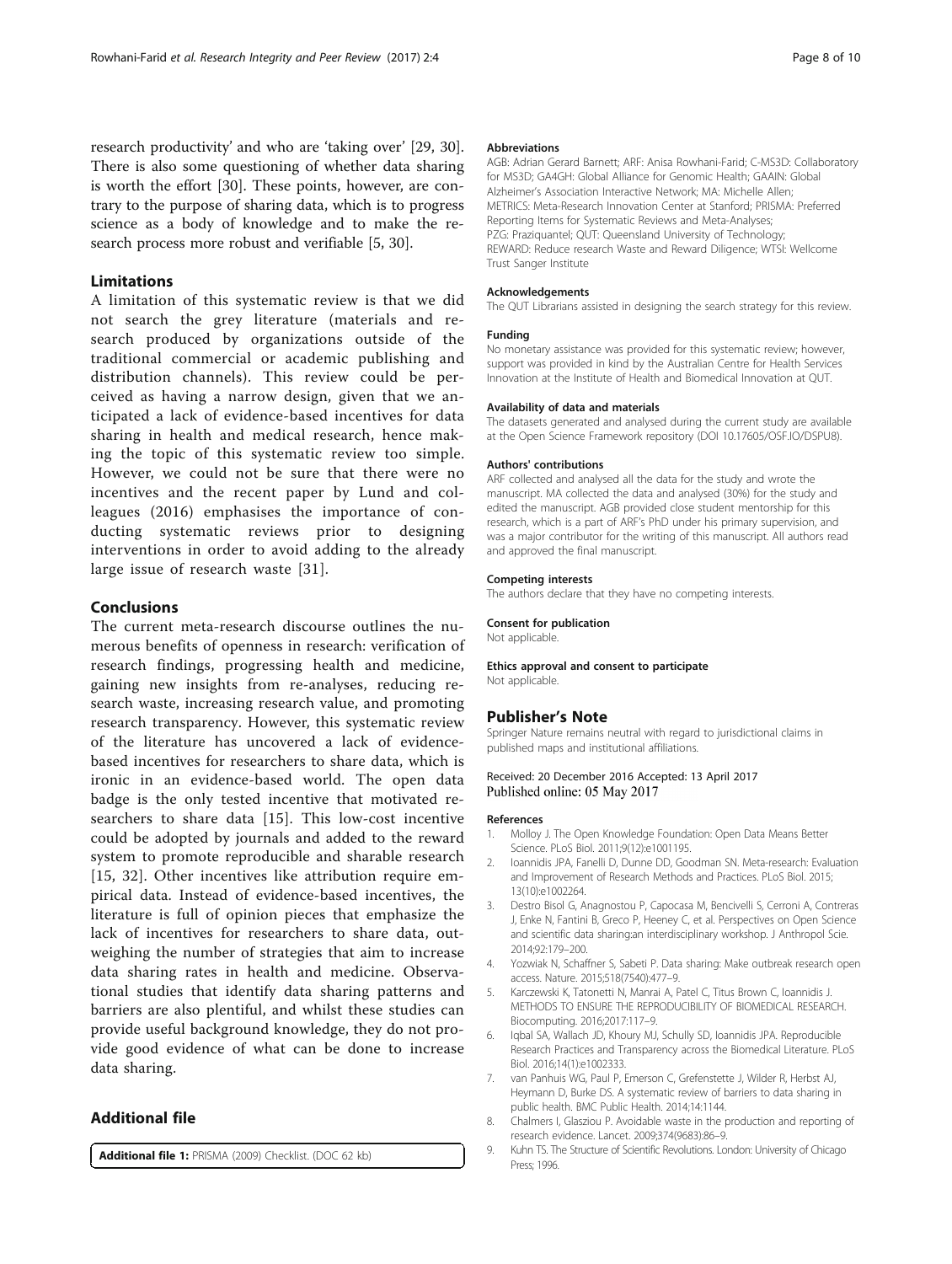- <span id="page-8-0"></span>10. Salman R, Beller E, Kagan J, Hemminki E, Phillips R, Savulescu J, Macleod M, Wisely J, Chalmers I. Increasing value and reducing waste in biomedical research regulation and management. Lancet. 2014;383(9912):176–85.
- 11. Friesike S, Schildhauer T. Open science: Many good resolutions, very few incentives, yet. In: Incentives and Performance: Governance of Research Organizations. 2015. p. 277–89.
- 12. Stodden V. Reproducing Statistical Results. Annu Rev Stat Appl. 2015;2(1):1–19.
- 13. Moher D, Liberati A, Tetzlaff J, Altman DG: Preferred reporting items for systematic reviews and meta-analyses: the PRISMA statement. BMJ. 2009;b2535.
- 14. What is Economics? [\[http://www.whatiseconomics.org/what-is-economics/](http://www.whatiseconomics.org/what-is-economics/incentives/) [incentives/\]](http://www.whatiseconomics.org/what-is-economics/incentives/). Accessed 21 July 2016.
- 15. Kidwell MC, Lazarevi LB, Baranski E, Hardwicke TE, Piechowski S, Falkenberg L-S, Kennett C, Slowik A, Sonnleitner C, Hess-Holden C, et al. Badges to Acknowledge Open Practices: A Simple, Low-Cost, Effective Method for Increasing Transparency. PLoS Biol. 2016;14(5):e1002456.
- 16. Federer LM, Lu YL, Joubert DJ, Welsh J, Brandys B: Biomedical data sharing and reuse: Attitudes and practices of clinical and scientific research staff. PloS one. 2015;10(6):e0129506.
- 17. NHMRC Statement on Data Sharing [[https://www.nhmrc.gov.au/grants](https://www.nhmrc.gov.au/grants-funding/policy/nhmrc-statement-data-sharing)[funding/policy/nhmrc-statement-data-sharing](https://www.nhmrc.gov.au/grants-funding/policy/nhmrc-statement-data-sharing)]. Accessed 3 Apr 2017.
- 18. Patrinos GP, Cooper DN, van Mulligen E, Gkantouna V, Tzimas G, Tatum Z, Schultes E, Roos M, Mons B. Microattribution and nanopublication as means to incentivize the placement of human genome variation data into the public domain. Hum Mutat. 2012;33(11):1503–12.
- 19. Roos M, Schultes EA, Mons B. Speeding up research with the Semantic Web. Orphanet Journal of Rare Diseases. 2012;7.
- 20. Poldrack RA, Barch DM, Mitchell JP, Wager TD, Wagner AD, Devlin JT, Cumba C, Koyejo O, Milham MP. Towards open sharing of task-based fMRI data: The OpenfMRI project. Frontiers in Neuroinformatics. 2013;7:12.
- 21. Robertson MN, Ylioja PM, Williamson AE, Woelfle M, Robins M, Badiola KA, Willis P, Olliaro P, Wells TNC, Todd MH. Open source drug discovery - A limited tutorial. Parasitology. 2014;141(1):148–57.
- 22. Yu ET, Hawkins A, Kuntz ID, Rahn LA, Rothfuss A, Sale K, Young MM, Yang CL, Pancerella CM, Fabris D. The Collaboratory for MS3D: A New Cyberinfrastructure for the Structural Elucidation of Biological Macromolecules and Their Assemblies Using Mass Spectrometry-Based Approaches. J Proteome Res. 2008;7(11):4848–57.
- 23. Toga AW, Neu SC, Bhatt P, Crawford KL, Ashish N. The Global Alzheimer's Association Interactive Network. Alzheimer's Dement. 2016;12(1):49–54.
- 24. Teeters JL, Harris KD, Millman KJ, Olshausen BA, Sommer FT. Data sharing for computational neuroscience. Neuroinformatics. 2008;6(1):47–55.
- 25. Siu LL, Lawler M, Haussler D, Knoppers BM, Lewin J, Vis DJ, Liao RG, Andre F, Banks I, Barrett JC, et al. Facilitating a culture of responsible and effective sharing of cancer genome data. Nat Med. 2016;22(5):464–71.
- 26. Dyke SOM, Hubbard TJP. Developing and implementing an institute-wide data sharing policy. Genome Medicine. 2011;3(9):60.
- 27. Goldacre B, Godlee F, Heneghan C, Tovey D, Lehman R, Chalmers I, Barbour V, Brown T. OPEN DATA CAMPAIGN Open letter: European Medicines Agency should remove barriers to access clinical trial data. Bmj-British Medical Journal. 2014;g3768.
- 28. The Cochrane-REWARD prize for reducing waste in research [\[http://www.cochrane.](http://www.cochrane.org/news/cochrane-announces-cochrane-reward-prize-reducing-waste-research) [org/news/cochrane-announces-cochrane-reward-prize-reducing-waste-research](http://www.cochrane.org/news/cochrane-announces-cochrane-reward-prize-reducing-waste-research)]. Accessed 12 Dec 2016.
- 29. Longo DL, Drazen JM. Data Sharing. N Engl J Med. 2016;374(3):276–7.
- 30. Strom BL, Buyse ME, Hughes J, Knoppers BM. Data Sharing Is the Juice Worth the Squeeze? N Engl J Med. 2016;375(17):1608–9.
- 31. Lund H, Brunnhuber K, Juhl C, Robinson K, Leenaars M, Dorch BF, Jamtvedt G, Nortvedt MW, Christensen R, Chalmers I. Towards evidence based research. BMJ. 2016;i5440.
- 32. Ioannidis JA, Khoury MJ. Assessing value in biomedical research: The pqrst of appraisal and reward. JAMA. 2014;312(5):483–4.
- 33. Wang L, Kogan A, Cobia D, Alpert K, Kolasny A, Miller MI, Marcus D. Northwestern University Schizophrenia Data and Software Tool (NUSDAST). Frontiers in Neuroinformatics0. 2013;7:25.
- 34. Wang L, Alpert K, Calhoun V, Keator D, King M, Kogan A, Landis D, Tallis M, Potkin SG, Turner JA, et al. Schizconnect: A one-stop web-based resource for large-scale schizophrenia neuroimaging data integration. Schizophr Bull. 2015;41:S279.
- 35. Choquet R, Fonjallaz Y, De Carrara A, Maaroufi M, Vandenbussche PY, Dhombres F, Landais P. Coding rare diseases in health information systems:

A tool for visualizing classifications and integrating phenotypic and genetic data. In: CEUR Workshop Proceedings. 2014. p. 198–203.

- 36. Adamusiak T, Parkinson H, Muilu J, Roos E, van der Velde KJ, Thorisson GA, Byrne M, Pang C, Gollapudi S, Ferretti V, et al. Observ-OM and Observ-TAB: Universal Syntax Solutions for the Integration, Search, and Exchange of Phenotype And Genotype Information. Hum Mutat. 2012;33(5):867–73.
- 37. Bartsch H, Thompson WK, Jernigan TL, Dale AM: A web-portal for interactive data exploration, visualization, and hypothesis testing. Frontiers in Neuroinformatics. 2014;8.
- 38. Choquet R, Maaroufi M, Fonjallaz Y, de Carrara A, Vandenbussche PY, Dhombres F, Landais P. LORD: a phenotype-genotype semantically integrated biomedical data tool to support rare disease diagnosis coding in health information systems. AMIA Annu Symp Proc. 2015;2015:434–40.
- 39. Falkner JA, Hill JA, Andrews PC. Proteomics FASTA archive and reference resource. Proteomics. 2008;8(9):1756–7.
- 40. Kanterakis A, Kuiper J, Potamias G, Swertz MA: PyPedia. Using the wiki paradigm as crowd sourcing environment for bioinformatics protocols. Source Code for Biology and Medicine. 2015;10(1):14.
- 41. Queralt-Rosinach N, Pinero J, Bravo A, Sanz F, Furlong LI. DisGeNET-RDF: harnessing the innovative power of the Semantic Web to explore the genetic basis of diseases. Bioinformatics (Oxford, England). 2016;32(14):2236–8.
- 42. Tan A, Tripp B, Daley D. BRISK-research-oriented storage kit for biologyrelated data. Bioinformatics. 2011;27(17):2422–5.
- 43. Thomas DG, Gaheen S, Harper SL, Fritts M, Klaessig F, Hahn-Dantona E, Paik D, Pan S, Stafford GA, Freund ET et al: ISA-TAB-Nano: A Specification for Sharing Nanomaterial Research Data in Spreadsheet-based Format. BMC Biotechnology. 2013;13:2.
- 44. van Kampen AH, van Schaik BD, Pauws E, Michiels EM, Ruijter JM, Caron HN, Versteeg R, Heisterkamp SH, Leunissen JA, Baas F, et al. USAGE: a web-based approach towards the analysis of SAGE data. Serial Analysis of Gene Expression. Bioinformatics. 2000;16(10):899–905.
- 45. Voegele C, Bouchereau B, Robinot N, McKay J, Damiecki P, Alteyrac L. A universal open-source Electronic Laboratory Notebook. Bioinformatics. 2013;29(13):1710–2.
- 46. Postman J, Hummer K, Bretting P, Kinard G, Bohning M, Emberland G, Sinnott Q, Cyr P, Millard M, Gardner C, et al. GRIN-Global: An international project to develop a global plant genebank information management system. In: Acta Horticulturae 859. 2010. p. 49–56.
- 47. Kawaguchi A, Mondal A, Montesdeoca N, Govind S, Lee MJ. PADMA database: Pathogen associated drosophila microarray database. In: ICC2009 - International Conference of Computing in Engineering, Science and Information. 2009. p. 63–6.
- 48. Lawler M, Siu LL, Rehm HL, Chanock SJ, Alterovitz G, Burn J, Calvo F, Lacombe D, Teh BT, North KN, et al. All the World's a Stage: Facilitating Discovery Science and Improved Cancer Care through the Global Alliance for Genomics and Health. Cancer Discov. 2015;5(11):1133–6.
- 49. Ye S, Makedon F, Steinberg T, Shen L, Ford J, Wang Y, Zhao Y, Kapidakis S. SCENS: A system for the mediated sharing of sensitive data. In: Proceedings of the ACM/IEEE Joint Conference on Digital Libraries. 2003. p. 263–5.
- 50. Weinberg M, Waterman S, Lucas CA, Falcon VC, Morales PK, Lopez LA, Peter C, Gutierrez AE, Gonzalez ER, Flisser A, et al. The US-Mexico border infectious disease surveillance project: Establishing binational border surveillance. Emerg Infect Dis. 2003;9(1):97–102.
- 51. Tian L, Zhang W, Wang H, Wu C, Ni Y, Cao F, Yu Y. MeDetect: Domain entity annotation in biomedical references using linked open data. In: CEUR Workshop Proceedings. 2012. p. 117–20.
- 52. Tardif CL, Schäfer A, Trampel R, Villringer A, Turner R, Bazin PL. Open Science CBS Neuroimaging Repository: Sharing ultra-high-field MR images of the brain. Neuroimage. 2016;124:1143–8.
- 53. Sonne T, Jensen MM. Race by hearts: Using technology to facilitate enjoyable and social workouts. In: Lecture Notes in Computer Science (including subseries Lecture Notes in Artificial Intelligence and Lecture Notes in Bioinformatics). 2014. p. 125–32. 8770.
- 54. Shirts BH, Hauser RG, Bennett S, Jackson B. Using a database/repository structure to facilitate multi-institution utilization management data sharing. Am J Clin Pathol. 2013;140:A072.
- 55. Reilent E, Kuusik A, Puju M. Real-time data streaming for functionally improved eHealth solutions. In: Proceedings - IEEE-EMBS International Conference on Biomedical and Health Informatics: Global Grand Challenge of Health Informatics. 2012. p. 140–3. BHI 2012.
- 56. Redfield C, Fisher J, Horng S, Schoenfeld D, Mottley L, Wolfe RE, Salvia JN, Nathanson LA. Real-time clinical information exchange between EMS and the emergency department. Acad Emerg Med. 2013;20(5):S144–5.